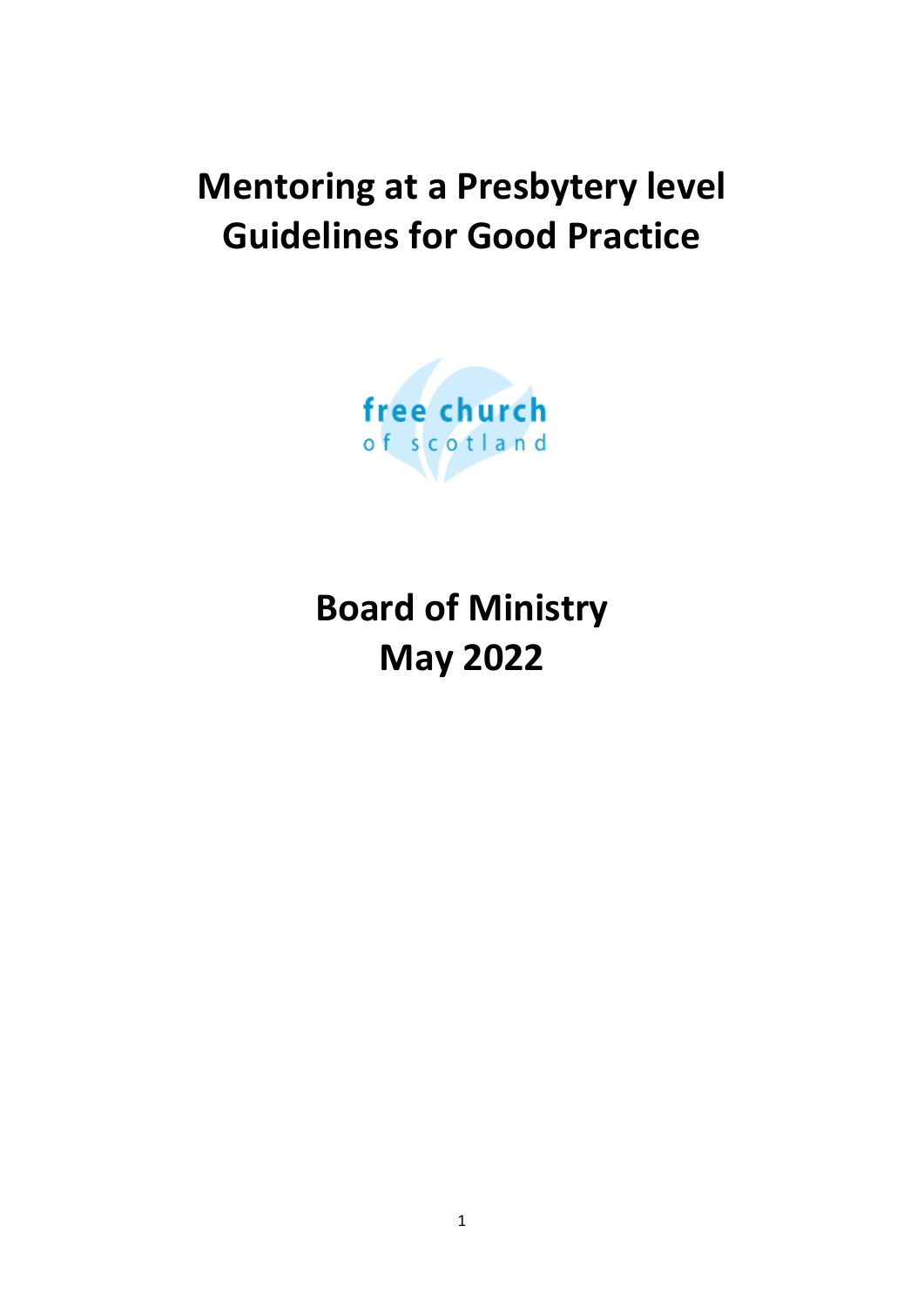# **Mentoring at a Presbytery level Guidelines for Good Practice**

# **Background**

Over the last number of years, the Board of Ministry has legislated for mentoring to take place at a Presbytery level. There have been several documents and guidelines produced, and as thoughts and practices have developed, the Board want to consolidate the previous helpful material, and provide updated guidelines in this document.

# **Mentoring and Gospel coaching**

The Free Church of Scotland is keen to encourage the ongoing mentoring support for ministers as well as training up some of its own leaders to become Gospel coaches.

While there are similarities, what are the differences between the two? Mentoring is a longer running relationship where a more experience minister is encouraged to meet regularly with a younger, or less experienced colleague, to disciple, encourage, advise and support. We want Presbyteries to value mentoring relationships within their bounds between Presbytery colleagues, where possible, as a powerful way of developing stronger spiritual relationship, support and accountability. We hope to structure mentoring in line with the focus for ministers in training and continual professional development (CPD) – namely – character, convictions and competence. These then become a helpful structure for aims and objectives.

In our context, Gospel coaching sets a helpful pattern for future mentoring, as it is undertaken by ministers who have undergone specific training, and it aims to promote intentional Gospel conversations with focused discussions about a leaders relational, personal, missional and spiritual life. The plan is to appoint coaches for church planters, newly ordained ministers and those who have participated in the development track. Additionally, as the number of trained coaches increases, coaches would be offered to ministers who request them for different stages in life and ministry such as new charges, changed family circumstances and approaching retirement. These coaches are appointed for a fixed period only and will provide intentional support during specific seasons or challenges of ministry.

The Board of Ministry and the Mission Board have a shared interest and involvement in the training and appointing of Gospel coaches.

## **Biblical foundations**

The bible gives us a clear mandate to mentor (disciple) one another as believers: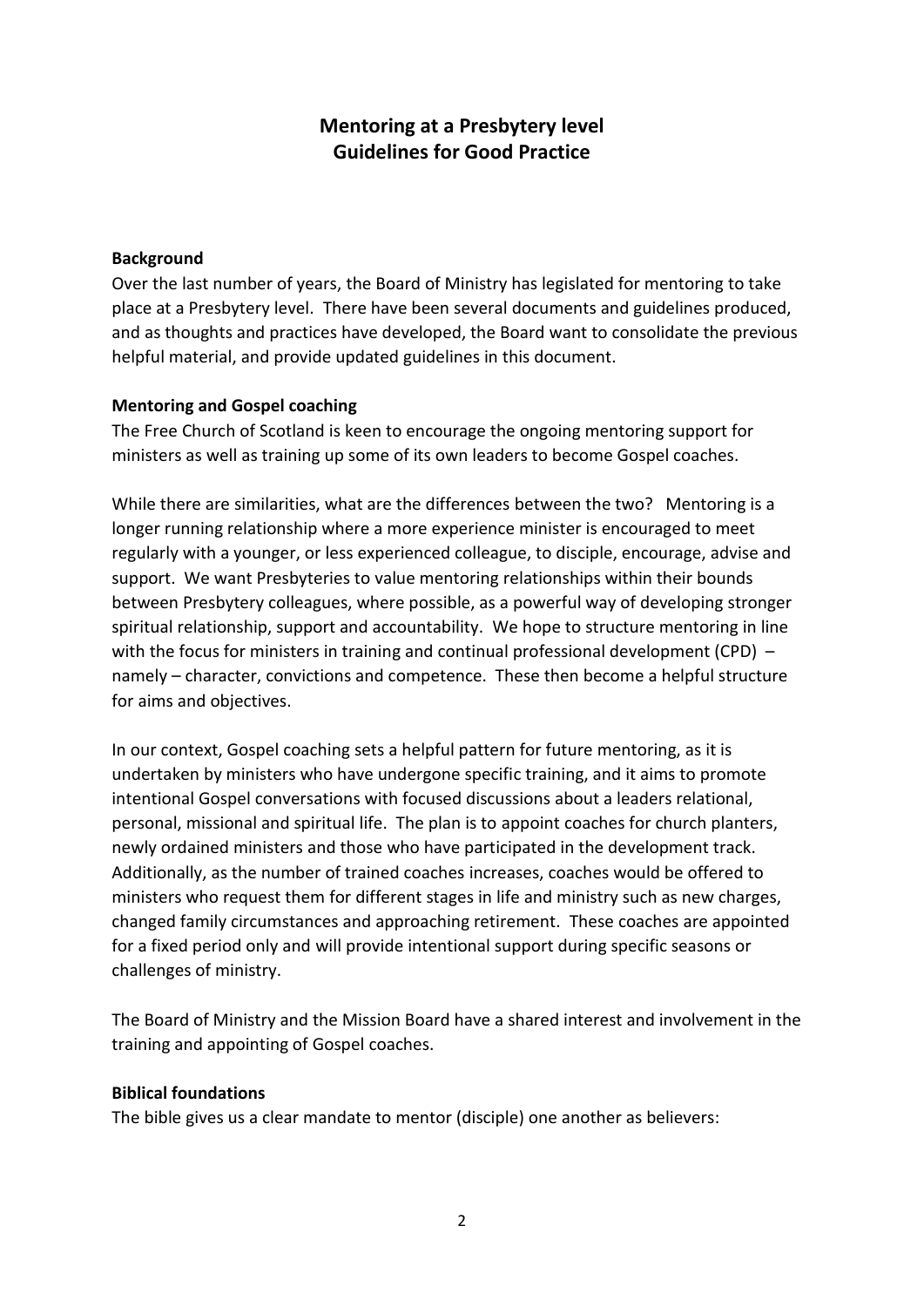*Therefore go and make disciples of all nations, baptising them in the name of the father and of the Son and of the Holy Spirit, and teaching them to obey everything I have commanded you. And surely I am with you always, to the very end of the age.* **Matthew 28 v 19&20**

*All scripture is God-breathed and is useful for teaching, rebuking, correcting and training in righteousness, so that the man of God may be thoroughly equipped for every good work.* **2 Timothy 3 v 16 and 17**

*They devoted themselves to the apostles teaching and to the fellowship, to the breaking of bread and to prayer* **Acts 2 v 42**

*Then they (the older women) can train the young women to love their husbands and children, to be self-controlled and pure, to be busy at home, to be kind….* **Titus 2 v 4,5**

*Encourage the young men to be self-controlled. In everything set them an example by doing what is good. In your teaching show integrity, seriousness and soundness of speech that cannot be condemned…*

# **Titus 2 v 7,8**

*"Since the day we heard about you, we have not stopped praying for you and asking God to fill you with the knowledge of his will through all spiritual wisdom and understanding. We pray this in order that you may live a life worthy of the Lord and may please him in every way; bearing fruit in every good work, growing in the knowledge of God, being strengthened with all power according to his glorious might so that you may have great endurance and patience, and joyfully giving thanks to the Father who has qualified you to share in the inheritance of the saints in the kingdom of light."* **Colossians 1:9-12**

Christ with the disciples is the most obvious expression of mentoring. His leadership, care, teaching, challenge, protection and prayer provide the perfect example for mentors to learn from.

1 Tim 4 v 7-16 is a reminder to us that Paul – without using the terminology – was a mentor to Timothy. He places emphasis on encouraging Timothy to manage his own learning, to maximise his usefulness, to develop his skills, to improve his performance and to set a good example to others in all of this.

# **Outworking of discipleship**

Ministers will undoubtedly be discipling others – and in many cases, that will be as a mentor, even if it not formally recognised as such. They will be called upon to mentor auxiliary workers of all sorts: Sunday School teachers; youth, family, or addiction workers; etc. In some cases, this mentoring will take place outside the Congregation, perhaps where a minister or elder serves as a "line manager" for a Presbytery worker. Whatever the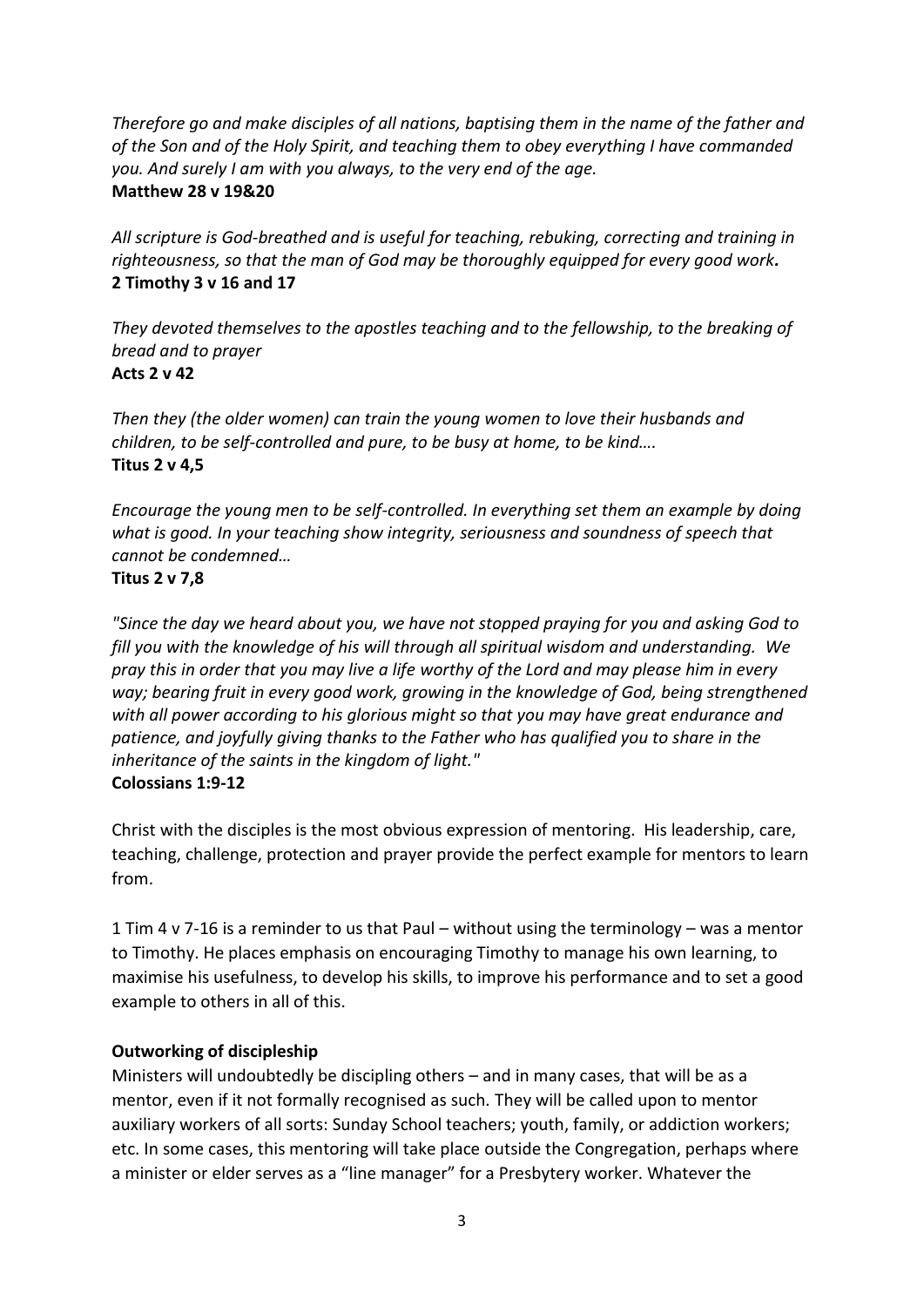relationship might be, mentoring takes place in the wider context of Christian discipleship. We must remember that our ultimate goal in this process is nurturing fellow followers of Jesus Christ. We also realise that discipleship never stops – it simply changes as we grow in the faith. However, the care and pastoral oversight of ministers can be neglected – 'who pastors the pastor?' Presbytery mentoring seeks to meet the need for ministers to be shepherded as disciples themselves.

# **Power of strong relationships**

Strong relationships must be the bedrock of mentoring partnerships. If the relationship between mentors and mentees is not strong, the mentoring process can only be expected to happen at a very superficial level. Strong relationships take investment of time and self – the best mentors will pour themselves into nurturing their mentees. We should expect this from mentors. We already know this in how we pastor our congregations. If we don't have good, healthy relationships with people in our congregations, we will not be the people they turn to when problems arise in their lives. The same holds true in ministerial mentoring.

# **Goals**

The aim of the mentoring relationship is to provide an opportunity to provide:

- Recognising the areas of Character (of primary importance in the mentoring relationship) Convictions and Competence, and seeking to address these in an ongoing mentoring relationship.
- Providing Spiritual care
- Offering a listening ear
- The sharing of experience and thoughtful guidance in the family and working life of a minster
- Accountability and support around the CPD requirements

## **Awareness**

It is important to be aware of the age and stage of the mentee and the specific issues that may need particular focus. Examples will include:

- Starting in a new pastorate.
- **•** Family issues
- Health concerns physical or mental (Stress, depression)
- Congregational tensions
- Leadership challenges
- Isolation
- Responsibilities in the wider denomination
- Tension among colleagues

It is important to remember that the role of the mentor is not to deal with, or provide solutions to, all the issues they may encounter, but rather to disciple, Support pray and, where appropriate, recognise the need for wider, more focused or specialist help.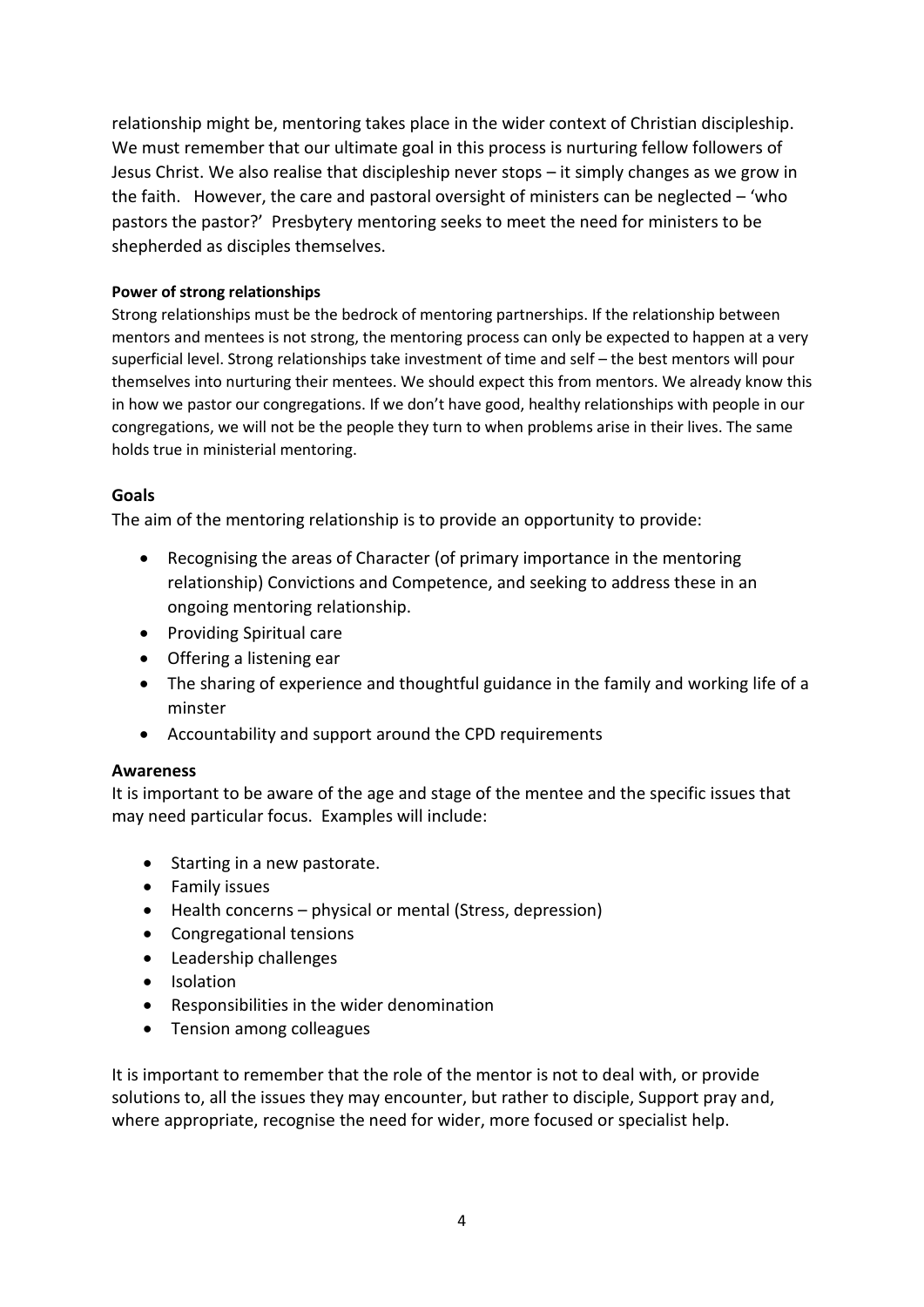# **Responsibilities**

# **Presbytery**

Each Presbytery should appoint a Mentoring Co-ordinator (MC) to take overall responsibility for ensuring that all ministers have a mentor (or coach) and understand what is involved. The MC should also be a member of the Presbytery Pastoral Team (PPT) as mentoring provision is part of the wider care package for ministers ( see Care for Ministers policy document)

Mentors should be appointed with the following considerations in mind:

- Recognise and, where appropriate, make use of the strong relationships that already exist, between ministers within Presbytery.
- Where possible, ensure mentors live near enough to their mentees to actually make meeting face to face an easy option.
- A willingness on both parts to commit to making the relationship fruitful.

# **Mentor**

A mentor is expected to:

- Read relevant documents and books that help develop mentoring gifts.
- In discussion with the MC, accept a mentoring role with a colleague.
- $\bullet$  Invest in the relationship be aware of developing the relationship around the themes of character, convictions and competence, and seek development in all of these areas.
- Agree to meet with mentee up to 6 times a year, recognising the need for flexibility, specific times of need, and personal sensitivities.
- Be flexible, and respond to emergencies, or hidden concerns that may unexpectedly become evident.
- Be aware of life events or new situations, opportunities or discouragements that a mentee might find challenging.
- Maintain a strict confidentially
- Review progress at the end of year one with mentee and MC.
- Be responsible for reviewing the CPD logbook of the mentee and forwarding details to the Board of Ministry

It is not envisaged that the mentoring relationship will be short term, and there is no specified length of relationship. This should be decided between the parties involved, bearing in mind, some will come to a natural conclusion, others might not work well or need freshened up with change.